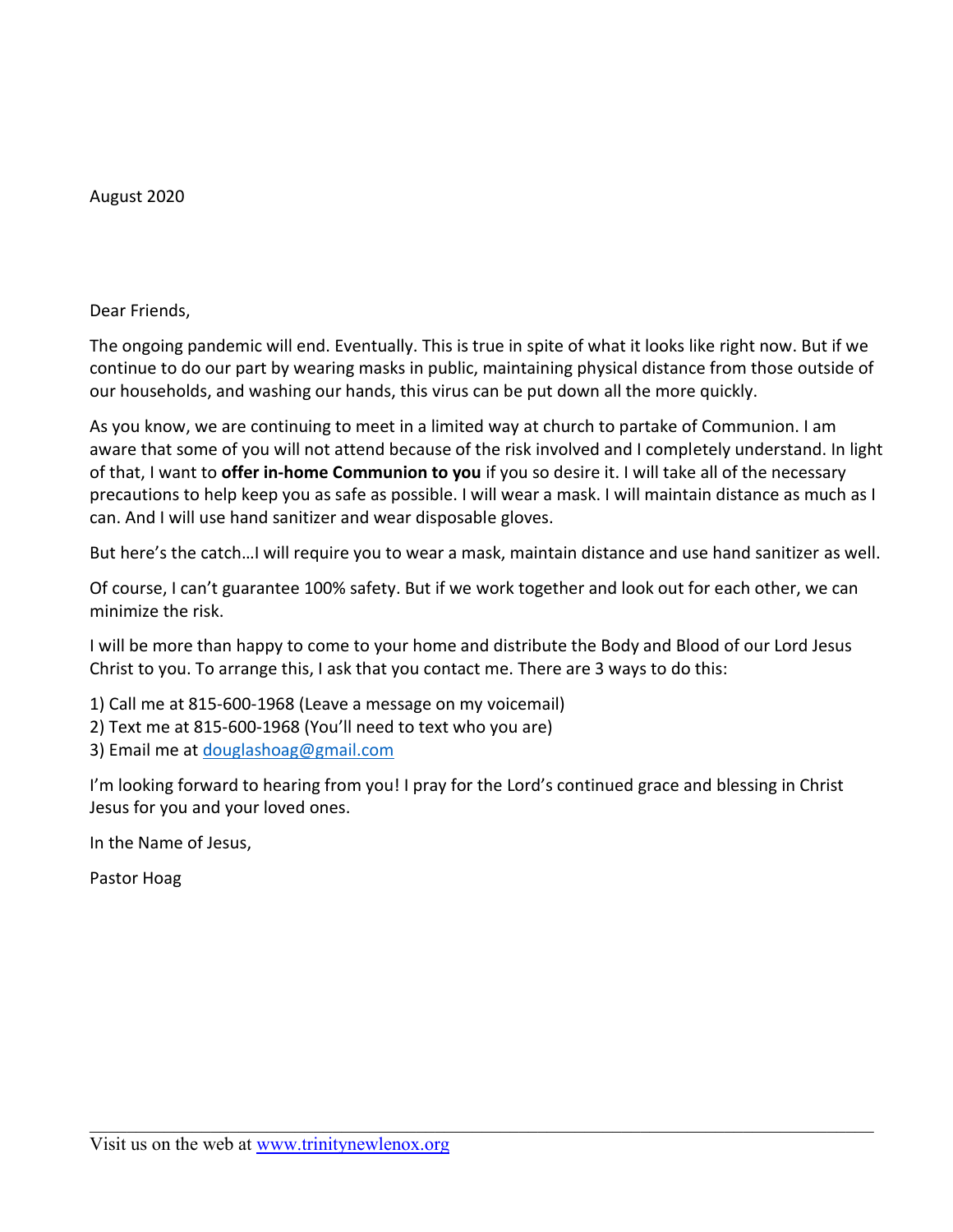

#### **August 2020 Newsletter**

**Ushers**: The usher schedule for the soft reopening is the same as the regular year usher day/time schedule. The exception is the time frame. Early service ushers (8:00 am) will serve at the 10:00 am service and the regular late service (10:30 am) ushers will serve at the 10:45 am service. Duties will be much less and modified to keep social distance (See reopening usher duties on the reopening sheet attached). Ushers will serve more as guides for seating and seeing that masks are worn and social distances are maintained. If ushers are uncomfortable with serving for the reopening services, please contact the church office and let us know if you will not be comfortable ushering on your regular Sunday.



# **Sunday School**

As of now, we have not determined if Sunday School will be reopening in September. We will make the announcement later in August. Please check our church website from time to time to see if the decision has been made. You can also call the church office.



**Updates from Jeff McDonald, Council President**: There is nothing new to report on the kitchen this month. It remains mostly complete, but we have encountered some delays in the last phase of this project that remain unfinished as of this writing. I remain hopeful that this project will soon be completed once and for all, but we are the mercy of some outside vendors at this point and it remains mostly but not completely done. Perhaps the saving grace here is that we are not yet able to congregate at the church anyway, so this added delay is not preventing us from using the kitchen - the pandemic is. I look forward with great anticipation to the day when neither impediment exists.

Visit us on the web at [www.trinitynewlenox.org](http://www.trinitynewlenox.org/)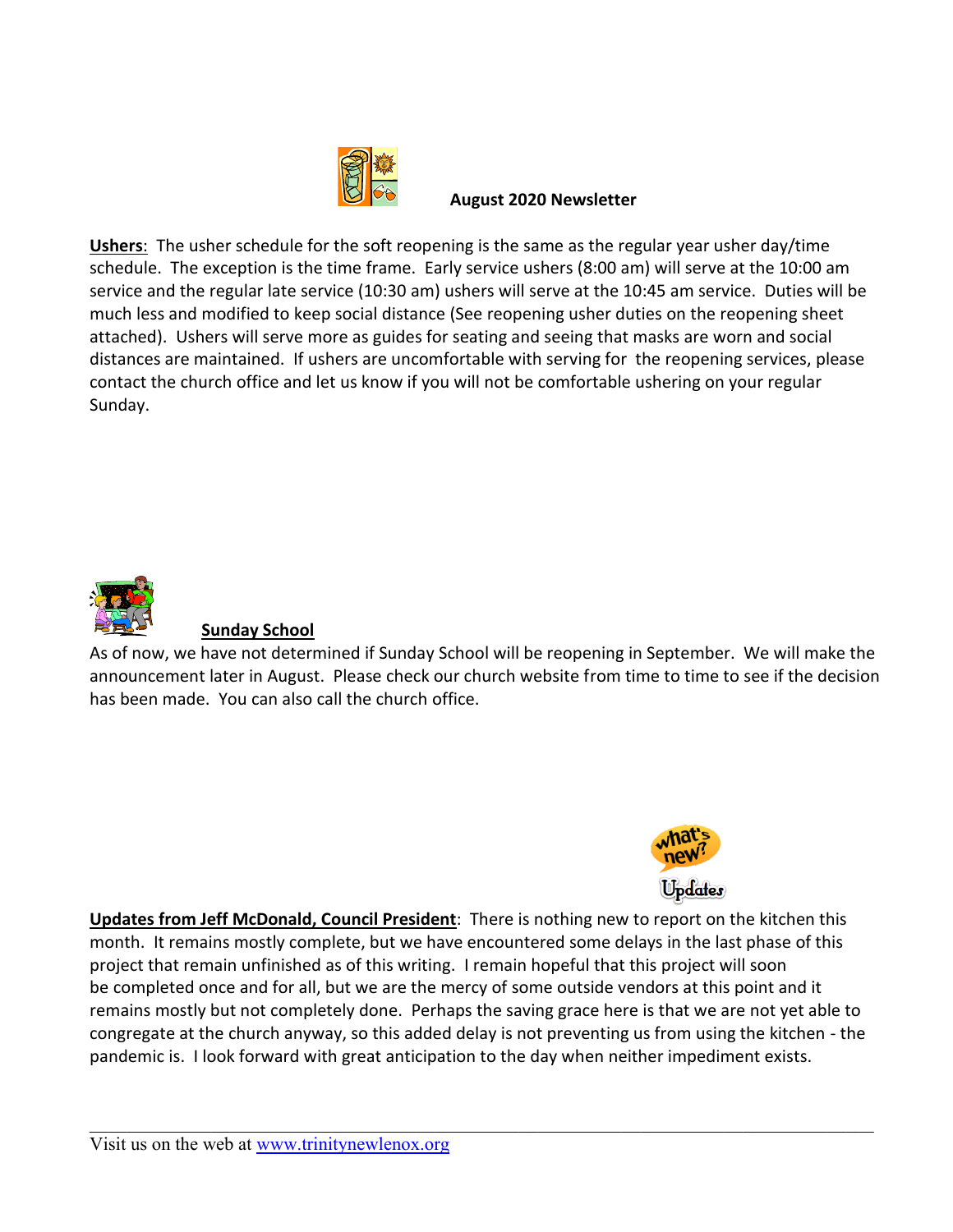Now, I have a call to action for you. I am nearing the end of my 10th year of serving on church council, with the last eight being the council President. It has been a labor of love to preside over such a wonderful group of volunteers and to serve the church and our congregation in this capacity. But as with all good things, they eventually must come to an end. My current two-year term ends in January of 2021 and I will not be running for re-election this year.

On a personal level, we are planning to split our time between New Lenox and Valparaiso, with Valparaiso eventually becoming home for us. We have loved raising our family in this church and we intend to stay around for the foreseeable future, but we plan to spend more time in the Valparaiso community going forward and eventually move there permanently. I don't have a specific time frame for this move, but it could be within my next two-year term so I am stepping down as council President to prevent any need for a mid-term replacement should that become necessary.

I ask that you prayerfully consider serving on church council in the coming year. We have a great group of people who volunteer in this capacity and each person brings their own unique perspective to the council. With a group like the one we have, the role of council President is actually easier than you might think. I would be delighted to discuss this with you if you are even remotely interested in hearing more about what this entails. I can tell you from first-hand experience that the last 10 years of my membership at Trinity have been the most fulfilling and that is because I had a chance to get more involved and help with the running of the church as a member of church council. That same chance is now available to you.

I look forward to speaking with all interested parties about this and I will assure you a smooth transition into this role based on the team we have in place now. And I will never be too far away to help should that ever be needed. But the time for me to step down has arrived, and I look forward to helping our new President get up to speed. Please contact me, Pastor Hoag or the church office for more information.



Baptisms: Jackson Bayles (July 25,2020)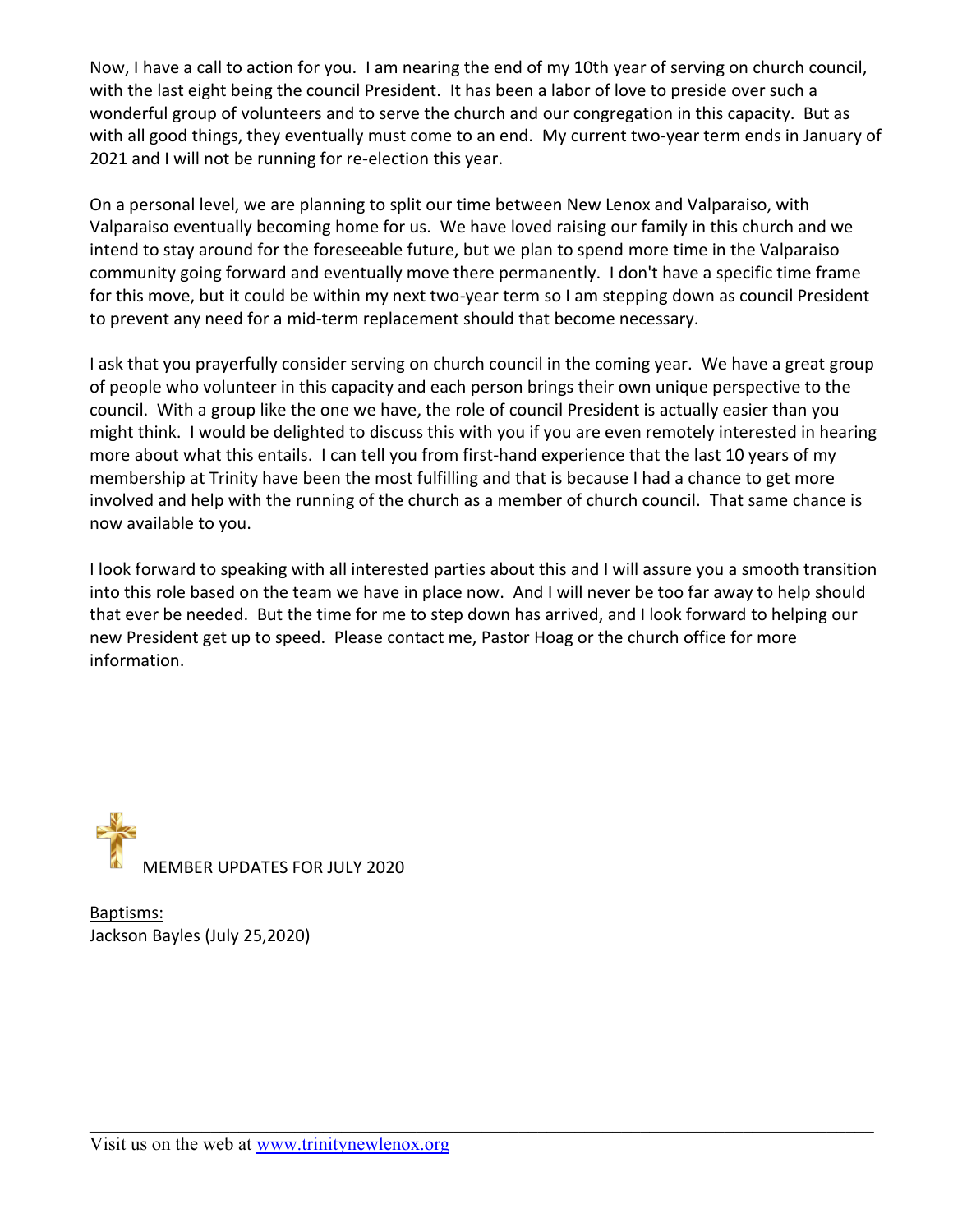

### **Church Humor:**

.

A mother was preparing pancakes for her sons, Kevin 5, and Ryan 3. The boys began to argue over who would get the first pancake.

Their mother saw the opportunity for a moral lesson. "If Jesus were sitting here, He would say, 'Let my brother have the first pancake, I can wait.'"

Kevin turned to his younger brother and said, "Ryan, you be Jesus"!



## **2020-2021 Trinity Pre-School begins on Tuesday, September 8th.**

**Spots still available for both 3 and 4 yr olds - please tell your friends and neighbors! There is a non-refundable registration fee of \$60.00 per student. For the school year beginning September 2020 the tuition per month will be \$115 for two-day students and \$145 for three-day students. Children must be 3 by September 1, 2020. For further information, please call Trinity Lutheran Church at 815.485.6973. Pre-School begins on Tuesday, September 8 th.**





*Please watch the website for any meeting dates.*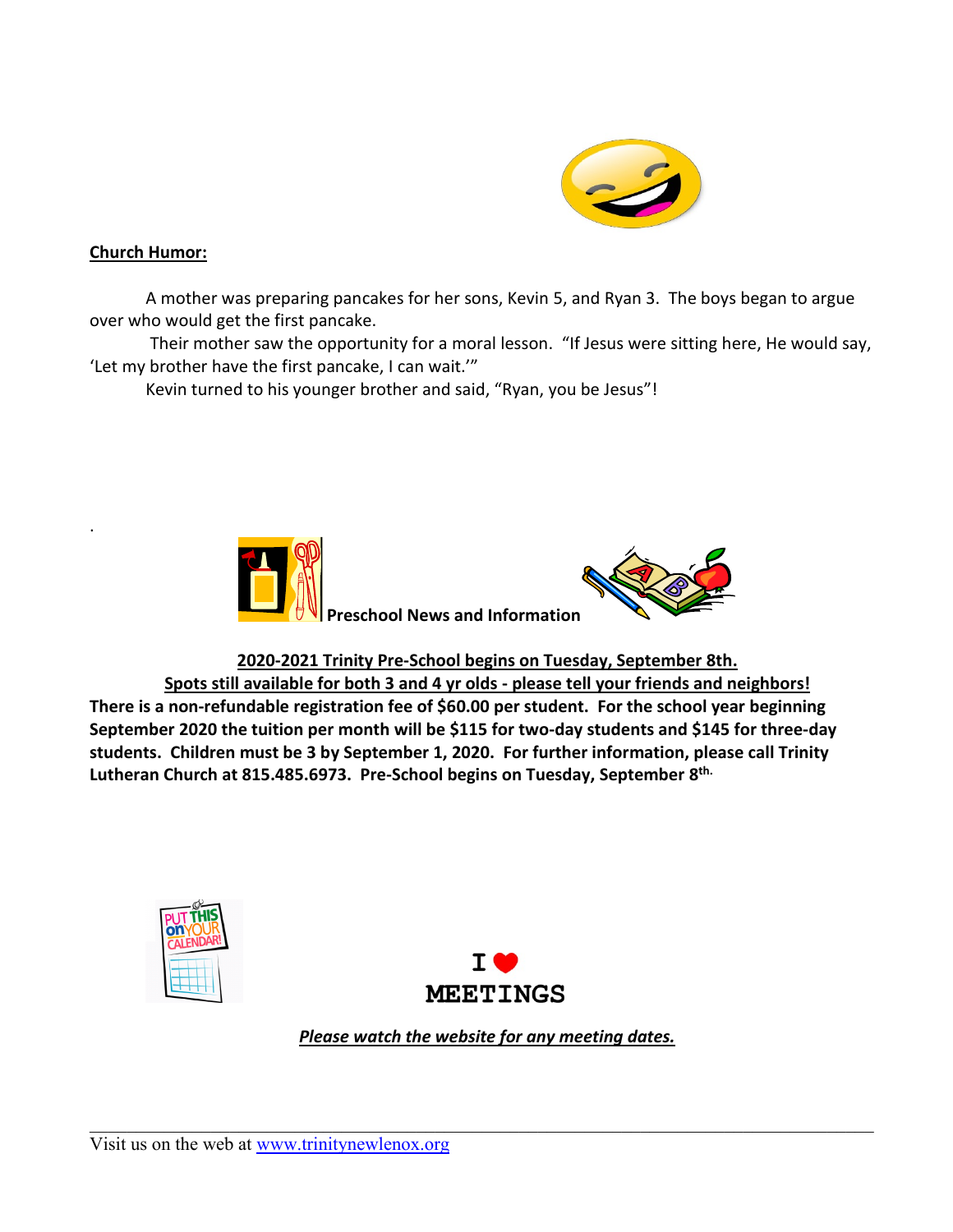

**Please watch the website for Bible Class dates and times.**



### **Chancel Guild:**

We invite all women of Trinity to come visit our meeting and find out what we are about. We are a devoted, fun group of ladies who enjoy giving a little time to our church in a meaningful way.

The next meeting is September 7<sup>th</sup> at 9:30 am.



*ALTAR FLOWERS***:** Chance Guild canceled altar flower orders from the end of March through June during the Covid-19 "Stay at Home" restrictions. Now that Pastor has started his "soft opening," Chancel Guild is once again ordering flowers. We are making up the canceled orders on Sundays that have not yet been spoken for. Those of you who had flower orders canceled will be contacted in the order the flowers were canceled starting with the end of March orders. Presently bulletins are not being printed, so the occasion for sponsoring flowers will be noted in upcoming newsletters. The make-up orders along with present orders have filled our 2020 calendar. We will not be taking any more altar flower orders for the year. Watch for a new 2021 calendar to be posted this fall. Thank you for helping the Chancel Guild keep fresh flowers on the altar. If you have any questions, please contact Kay Purnell at [purnellk51@hotmail.com](mailto:purnellk51@hotmail.com) or (815) 485-9017.

Flowers left in the gym will be disposed of after 1 week.

Altar Flowers for the month of July and August:

July 19<sup>th</sup> Steve and Rita Tinker in Honor of Damon, Caton, and Brandy for the great joy they bring. Diane Sewing in Memory of Kyle McWilliams.

Visit us on the web at [www.trinitynewlenox.org](http://www.trinitynewlenox.org/)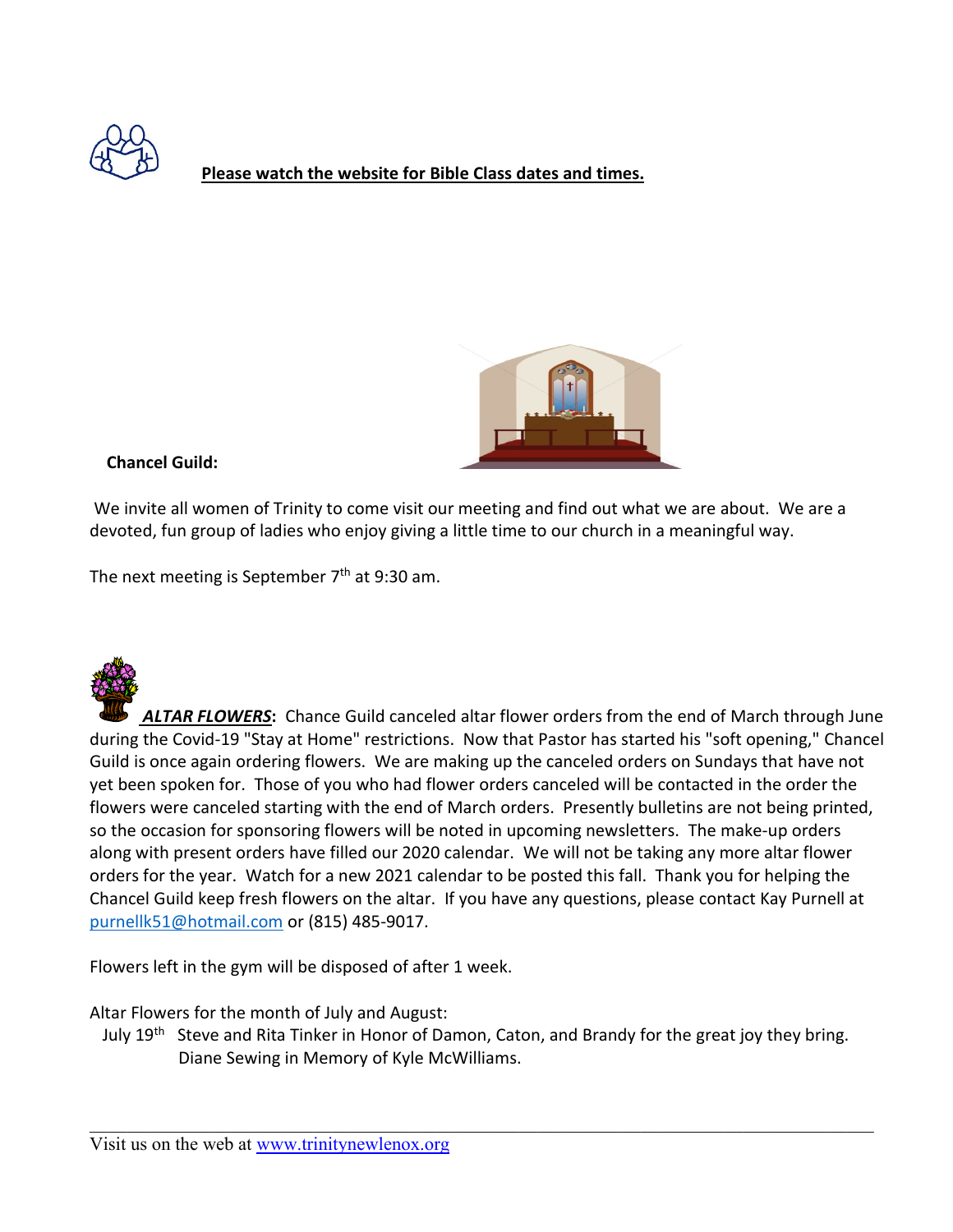July 26<sup>th</sup> May Schrank in Memory of Paul Schrank. Jan Falk in Thanksgiving for her loving Trinity Church Family.

August 2<sup>nd</sup> Jennifer Kojro-Badziak in Honor of her son, Jakob's birthday.

- August 9<sup>th</sup> Carol Oldendorf in Memory of her granddaughter, Danielle McDonald. Rex and Jan Toepke in Celebration of their Wedding Anniversary.
	- August 16th Judi Donovan in Celebration of her great granddaughter, Chloe's birthday.
	- August 23<sup>rd</sup> Steve and Cindy Spiess in Celebration of their Wedding Anniversary. Doug, Jan, and Kristin Schlak in honor of the Confirmands.

August 30<sup>th</sup> Dunn and Niemann-VanderVeen Families in Thanksgiving of their many Blessings

## **Chancel Guild Schedule for August**

- August 2 Rita Larson / Denise Buchanan
- August 9 Denise Buchanan / Robin Krol
- August 16 Robin Krol / Jennifer Mudrock
- August 23 Jennifer Mudrock / Judi Donovan
- August 30 Judi Donovan / Doris Bay

**Chancel Guild is sorry to report that we are canceling the Salad Luncheon usually held in October**.



**Pill Bottle Recycling** – Due to the Covid 19 Pandemic, we can no longer collet the empty medicine bottles. The charity they were going to will not accept them currently. Please recycle them. When safe to do so, they will be collected again.

Thank you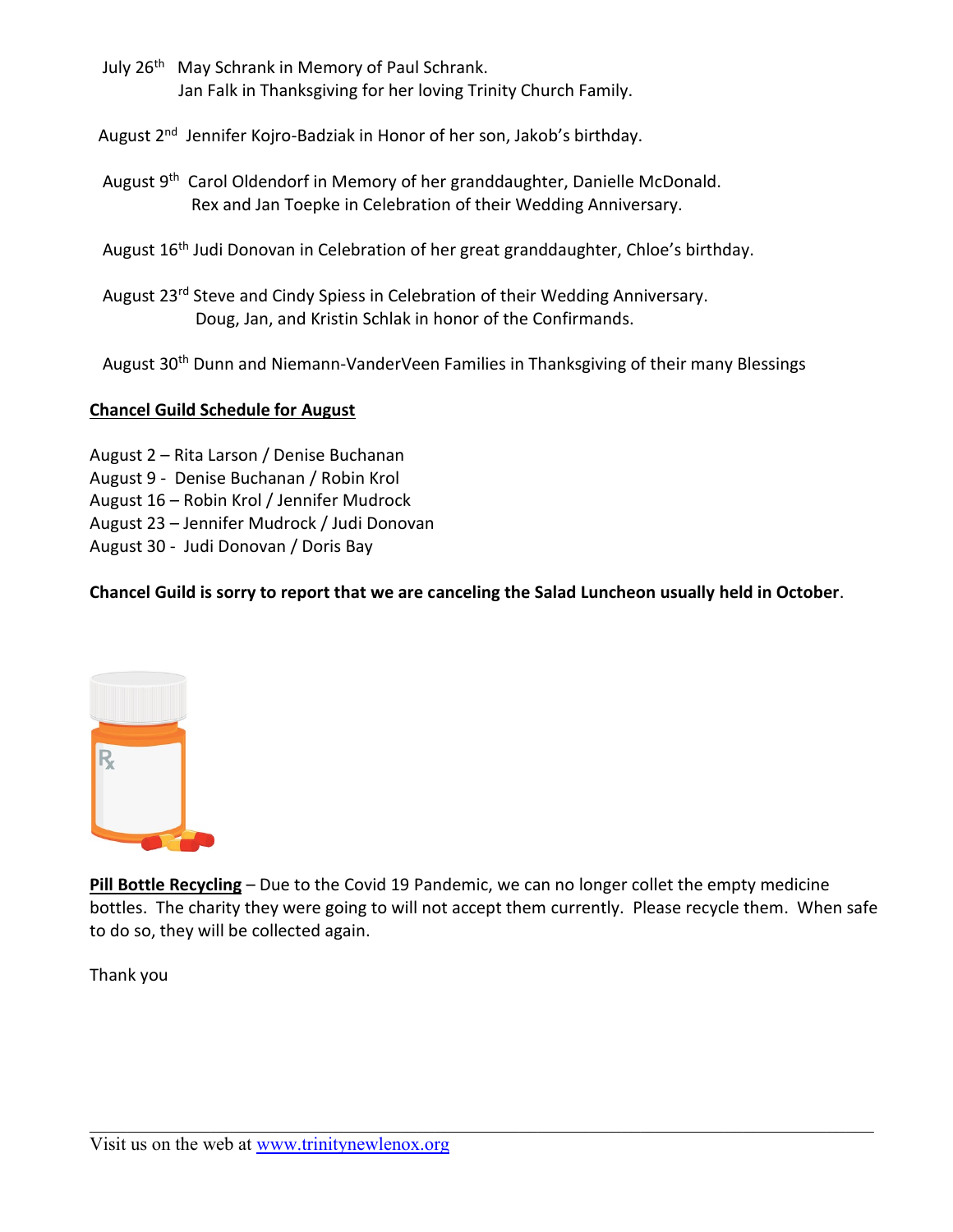

St. Matthew's. We are continuing to support St. Matthew's

Lutheran Church in Chicago by collecting donations of non-perishable food items (see list of requested food items on the poster next to the collection box), as well as household goods. Please place the food items in the collection box by the parking lot door. The household items should be placed in the old bathroom next to the lift. Please have items in boxes or bags as it is then easier to transport.



**Relay For Life -** In past years the members of Trinity have been very supportive of the New Lenox Relay for Life. This year there will not be the usual Relay for Life Event. In its place luminaria will be on display at the New Lenox Commons on Saturday, August 15 from 4:00 until dusk. The bags are \$10 each. If you would like, a bag to display in front of your house can be provided at no extra cost. Bags can be purchased through Jan Toepke (815) 485-2638, [toepkej@gmail.com](mailto:toepkej@gmail.com) or on the relay website [\(www.relayforlife.org/newlenoxil\)](http://www.relayforlife.org/newlenoxil). If you choose to use the website, where it asks who you support, please list Jan Toepke as participant so that the team will get credit. There will also be a raffle in place of the basket raffle. Tickets will be \$10 each or 3/\$25. the drawing will be September 11. There are some really nice prizes! Tickets can also be purchased through Jan.

## **2020 RELAY FOR LIFE NEW LENOX**

#### **VIRTUAL LUMINARIA EVENT**

## **AT HOME, WHERE CANCER HITS HARDEST**

**Join us on August 15th for this year's Virtual Luminaria event. Even though the Relay for Life event will be virtual this year, we will still be honoring our loved ones through a Luminaria Ceremony.**

On Saturday, August 15, 2020, Luminaria bags will be set up in the New Lenox Village Commons for viewing and for the silent walk/drive at dusk.